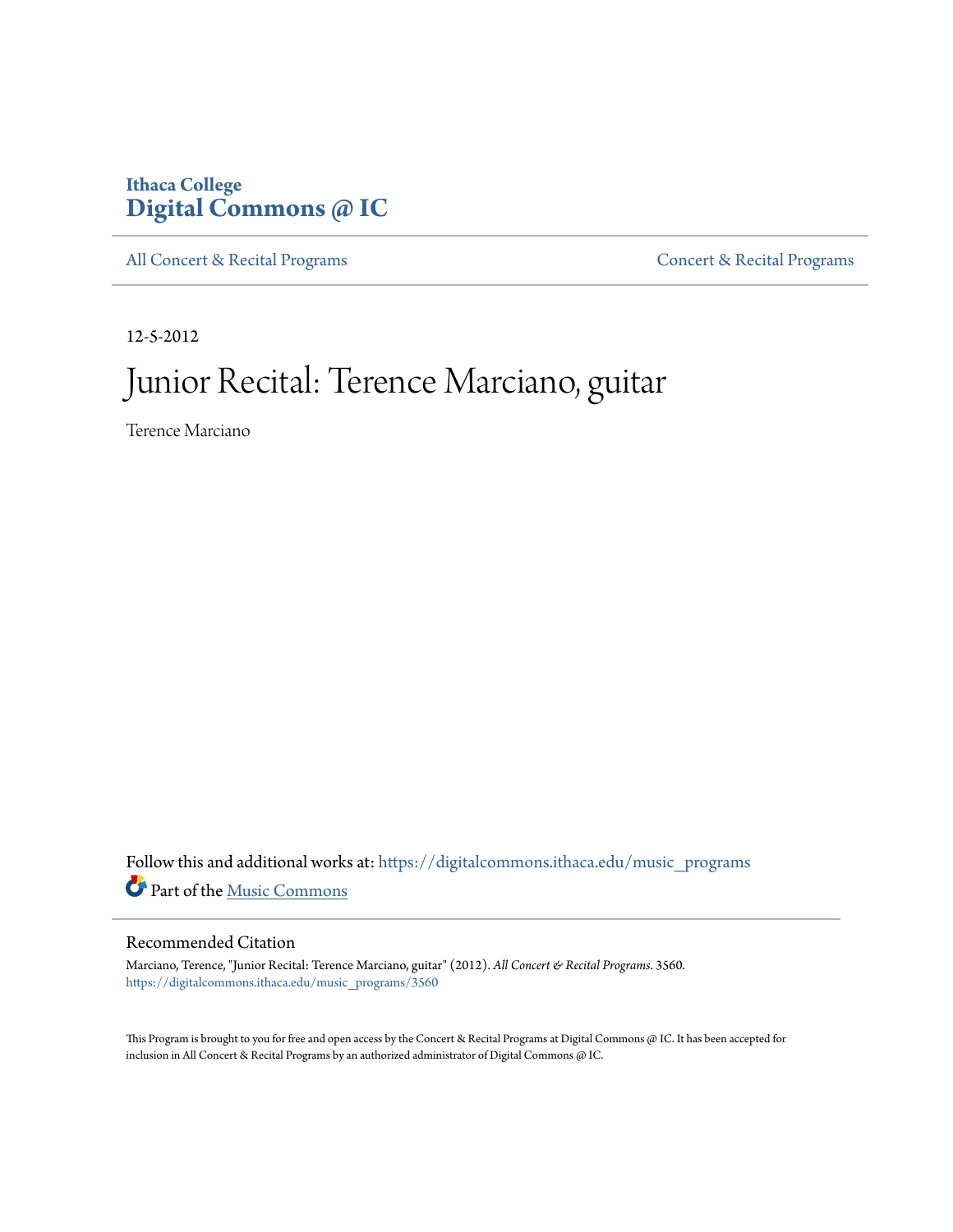# **Junior Recital:** Terence Marciano, guitar

Scott Card Savannah Clayton Joe D'Esposito Ethan Jodziewicz Katie McShane

Hockett Family Recital Hall Wednesday December 5th, 2012 7:00 pm

**THES JUMPILER CRITER FOR LIVEIG**